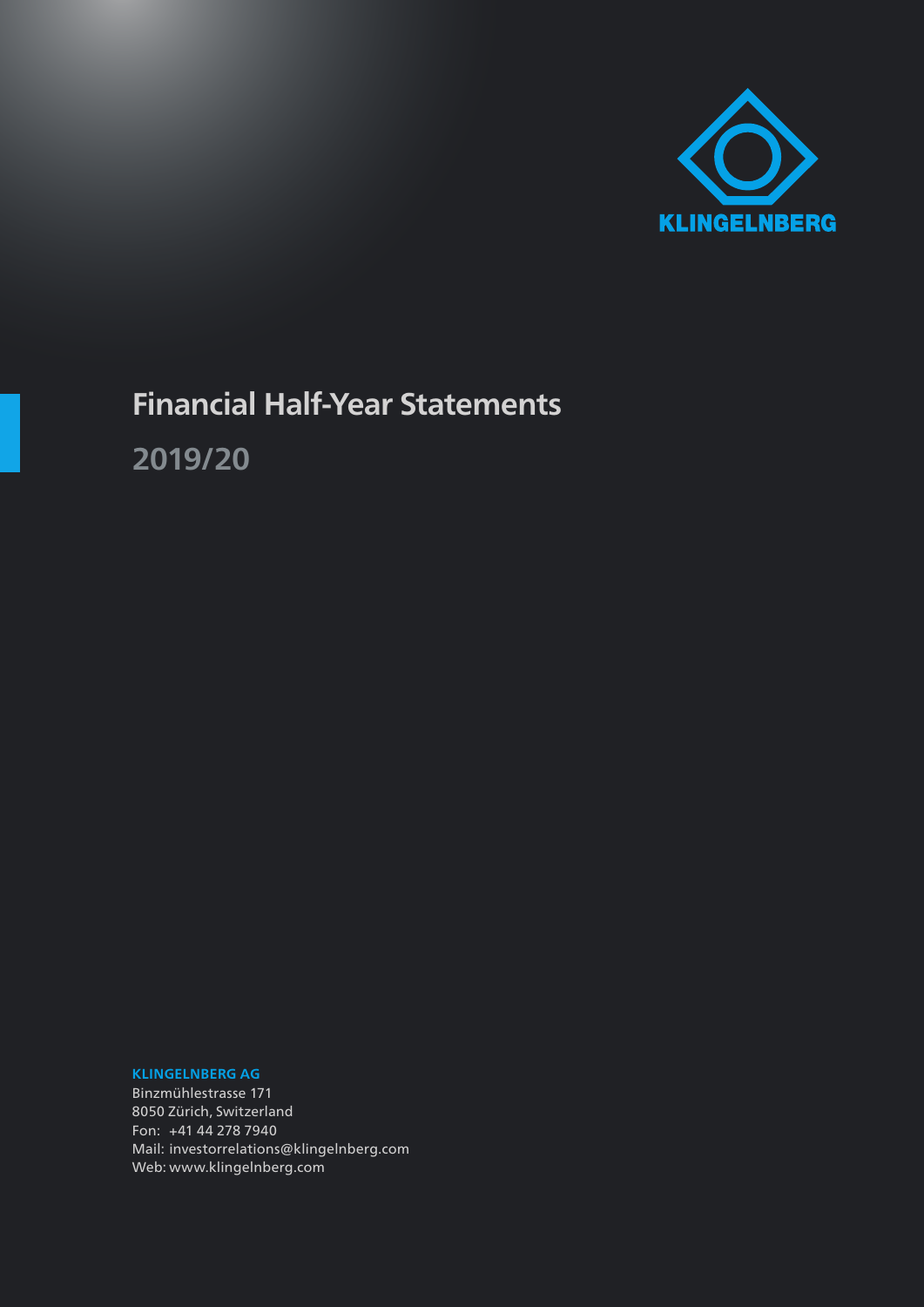# **Dear Shareholders,**

In recent months the global economy has seen significant changes:

- Globally, growth rates are slowing.
- In numerous markets and key sectors, we are facing the onset of a recession.
- Uncertainty about the consequences of Brexit and potential trade conflicts is increasing.
- **Lack of clear political direction, for example regarding the future of free movement of** goods and labor, is creating uncertainty in the investment strategies of key players and major manufacturers, typically those of the automotive industry.

These factors, together with several others, mean that, months ago already, the global economy, which had persistently performed so well, experienced a reverse trend. Invariably with indications of a continuing economic slowdown, the machine building industry is one of the first to feel the impact.

This current economic slowdown, in some cases even a recession, is different. It has happened suddenly, is worrying particularly for the weaker players in our industry, while large sections of the general public, the media and key political circles are still unaware of it. After a decade of economic prosperity and boom, acceptance of this new reality is difficult. A further cause for concern is that, unlike in previous recessions, politicians cannot cut interest rates as leverage. Currently, there is simply no longer scope for reductions in the face of zero or even negative interest rates.

Both in our industry and at your own company, KLINGELNBERG Group, this constellation has left its mark. Whereas we were still able to report very respectable results in the previous financial year, this year reveals a different picture. The global market environment has deteriorated further, requiring us to adjust our already cautious forecast issued at the beginning of this financial year. Significant economic barriers persist and there are no foreseeable solutions to the primary conflicts. The situation is also compounded by other obstacles at regional level. India, for example, is still struggling with the consequences of changes in emissions standards from Euro 4 to Euro 6, while the ongoing and sometimes exaggerated climate debate in Europe has prompted significant hesitation among customers wanting to buy a car. Stagnating or even declining car sales have far-reaching repercussions on industrial output, as their overall impact affects a broad network of vehicle manufacturers and direct suppliers. That network, in turn, also causes uncertainty to spread, creating an investment backlog across the industry as a whole.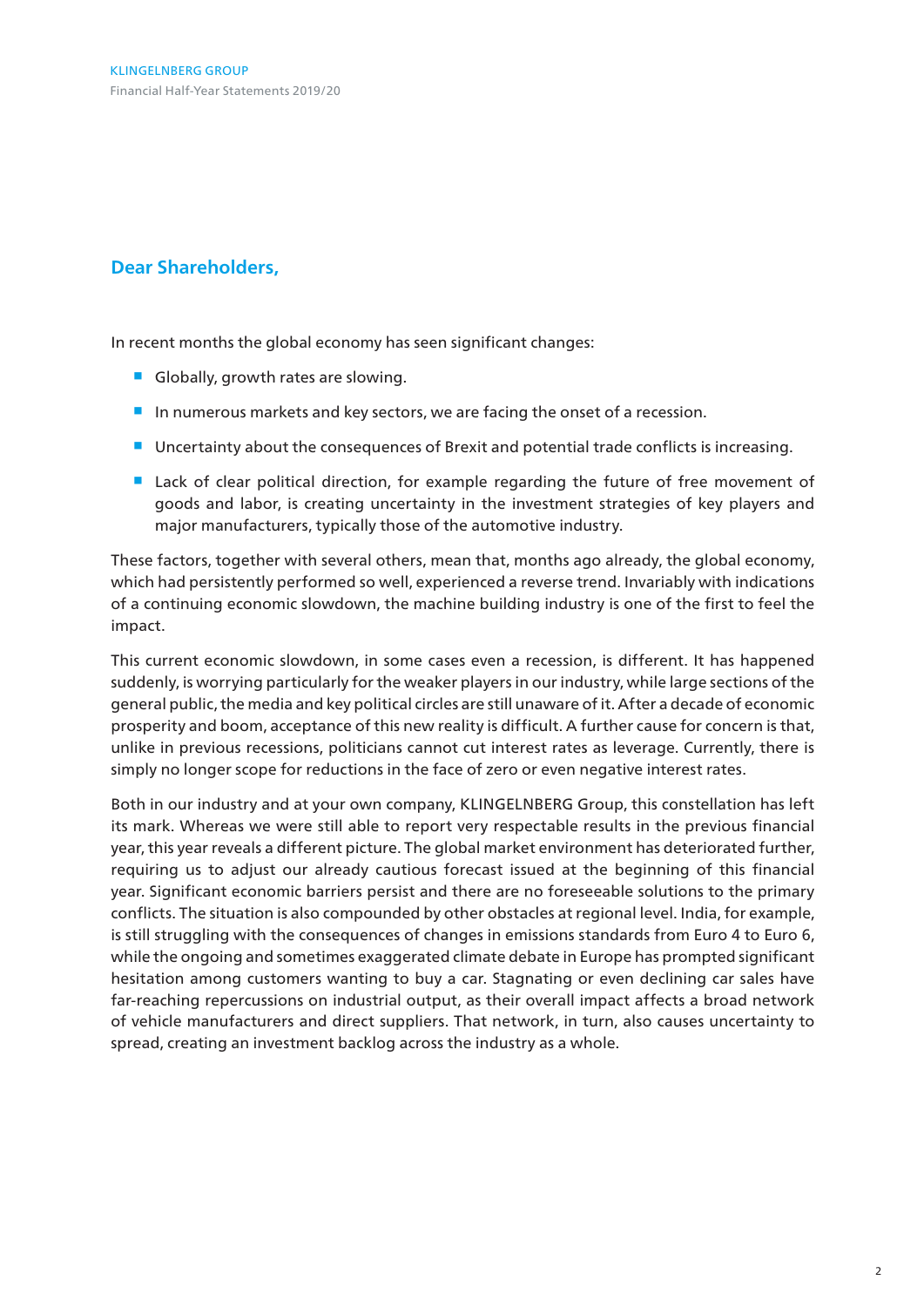In the machine building sector, the first weakly positioned companies have exited the market. With its solid foundations and sound financial base, Klingelnberg's market position is sustainable, but the company cannot and must not rest on its laurels. Contrary to what we expected at the beginning of the year, the negative economic environment is not only challenging the bevel gear sector. Rather, indirect networks mean that our entire equipment range, on which component volumes are processed on scales similar to the automotive industry, is coming under pressure, for example, as a result of investment backlogs in that same industry. In concrete terms, this means that orders for smaller cylindrical gear and measuring centers are also falling short of our expectations at the start of the year.

The effects can already be seen in the half-year result, with both revenues and earnings (EBIT) lower than planned earlier.

At around EUR 10,7 million, net revenues in the first half of the fiscal year were down on the previous fiscal year (decrease from EUR 99,1 million to EUR 88,4 million).

Operating EBIT also fell by around EUR 5,3 million year on year.

## **Enhanced efficiency**

Watching and waiting is not our style. We respond proactively to economic slowdowns, boosting our efficiency, streamlining company structures while simultaneously investing in promising sectors, even in times of crisis. KLINGELNBERG Group will implement a comprehensive program dedicated to enhancing efficiencies. The objectives are to significantly lower operating costs while continuing to optimize business processes.

We will also expand our sales organization to exploit new opportunities in the areas of non-gear, digitalization and complete machining whenever they arise. Moreover, we will continue to adapt our service products to match current market constraints and to expand our refurbishment and retrofit activities.

## **Business performance trends**

Customary seasonal trends seen in previous years were also apparent in the ongoing fiscal year. Usually, 30% – 40% of transaction value is generated in the first six months. We are cautiously optimistic that we can achieve correspondingly stronger net sales in the second half of the year and hence a higher contribution to earnings.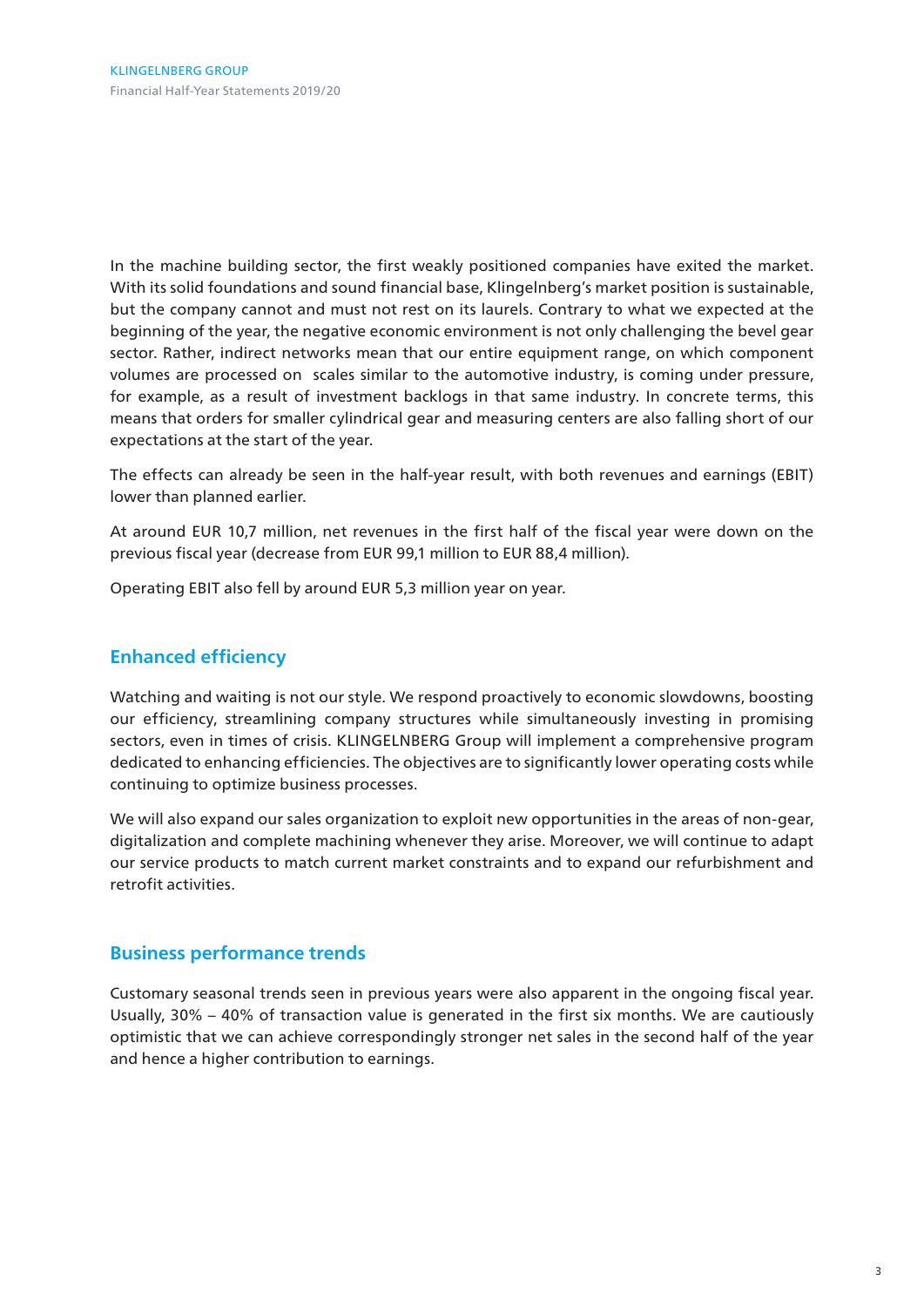For the financial year 2019/20, we anticipate a decline in sales around 15-20%. We continue to expect a positive operating result without taking into account potential one-off expenses for the efficiency enhancement program already announced.

We wish to emphasize that KLINGELNBERG Group is very well positioned to manage the impact of the market parameters described above. We are proactive in tackling adverse challenges, we are global leaders in our field of technology and our customers have confidence in our company. We do not adopt a passive approach. Not least because that is what we owe you, our valued shareholders.

Dr. Jörg Wolle **Jan Klingelnberg** Chairman of the Board of Directors CEO

Zurich, 12 November 2019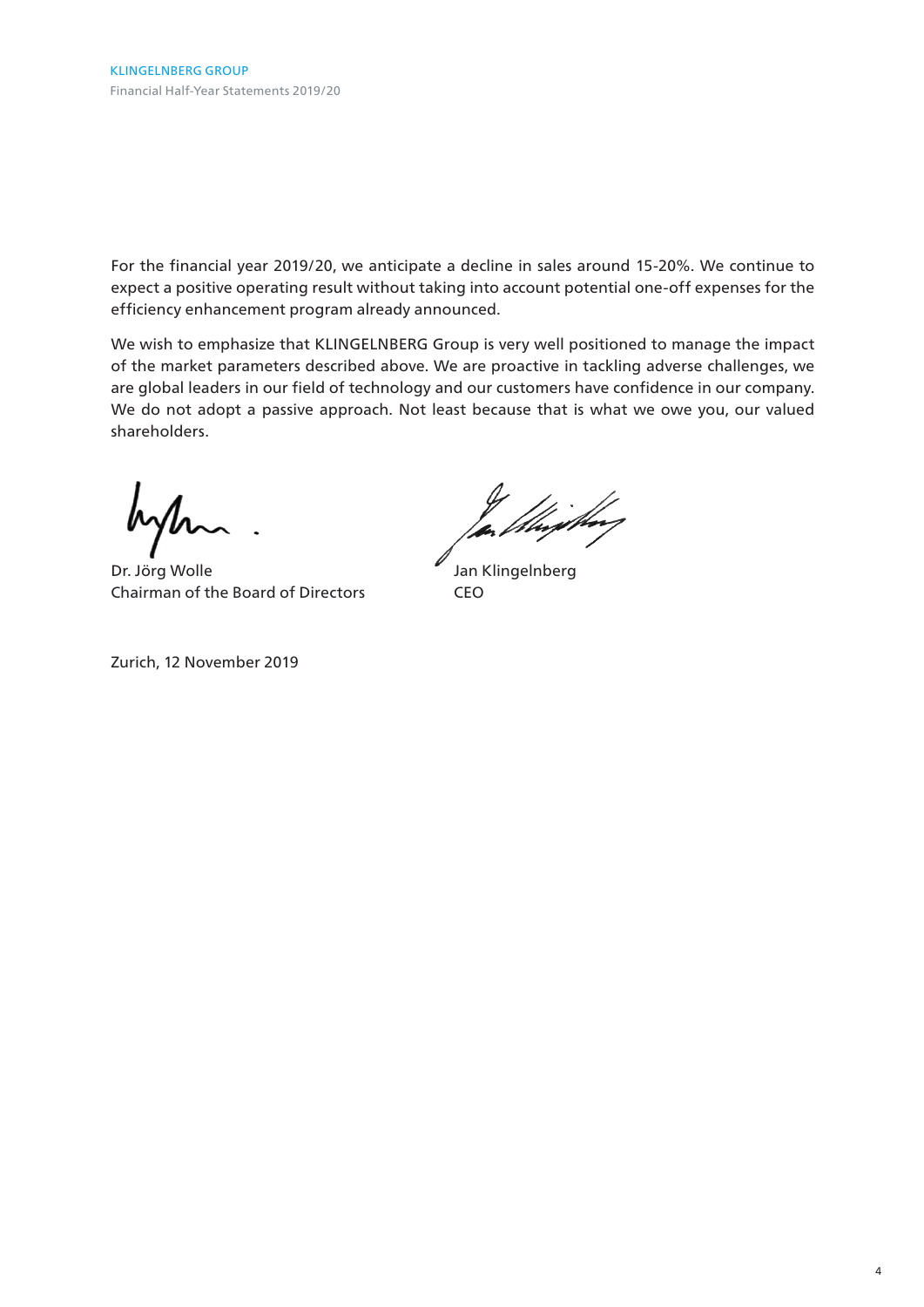# **Financial report**

## **Segments and markets**

Worldwide industrial production is down and the automotive industry in particular is currently in an identity crisis, all of which is impacting the current financial results of the KLINGELNBERG Group. Compared with the previous year, net sales decreased by EUR 10,7 million to EUR 88,4 million. While the Cylindrical Gear segment increased its net sales by EUR 4,1 million compared with the previous year, the automotive crisis is negatively impacting the Bevel Gear and Measuring Centers segments in particular.

## **Bevel Gear segment:**

The Bevel Gear segment ended the first half of the 2019/20 financial year with net sales of EUR 35,0 million, around EUR 6,0 million below the previous year's figure. This is from our point of view caused by uncertainty regarding future emission regulations on one side and still imperfect alternative drive concepts such as e-mobility on the other side. Both lead to a slow down in car sales. The automotive industry is therefore cautious investing in conventional drive technology and focuses on maintaining production. As consequence we are experiencing less demand on new machine projects and more demand for retrofits and overhauling activities.

## **Cylindrical Gear segment:**

The Cylindrical Gear segment recorded a satisfactory order and sales situation at the end of the first half of the year. Net sales increased by EUR 4,1 million compared with the previous year and totaled EUR 22,8 million.

Growth came from the non-automotive sector, in particular the mining and wind energy sector. After a prolonged phase of very low investments, mining and wind energy have started recovering over the last years. Especially Asia seems to be on the forefront of this upswing.

In light of increased awareness for global warming renewable energy should benefit. Similar we expect the mining industry investments to benefit from demand for lithium and cobalt, both used in battery production for electric vehicles.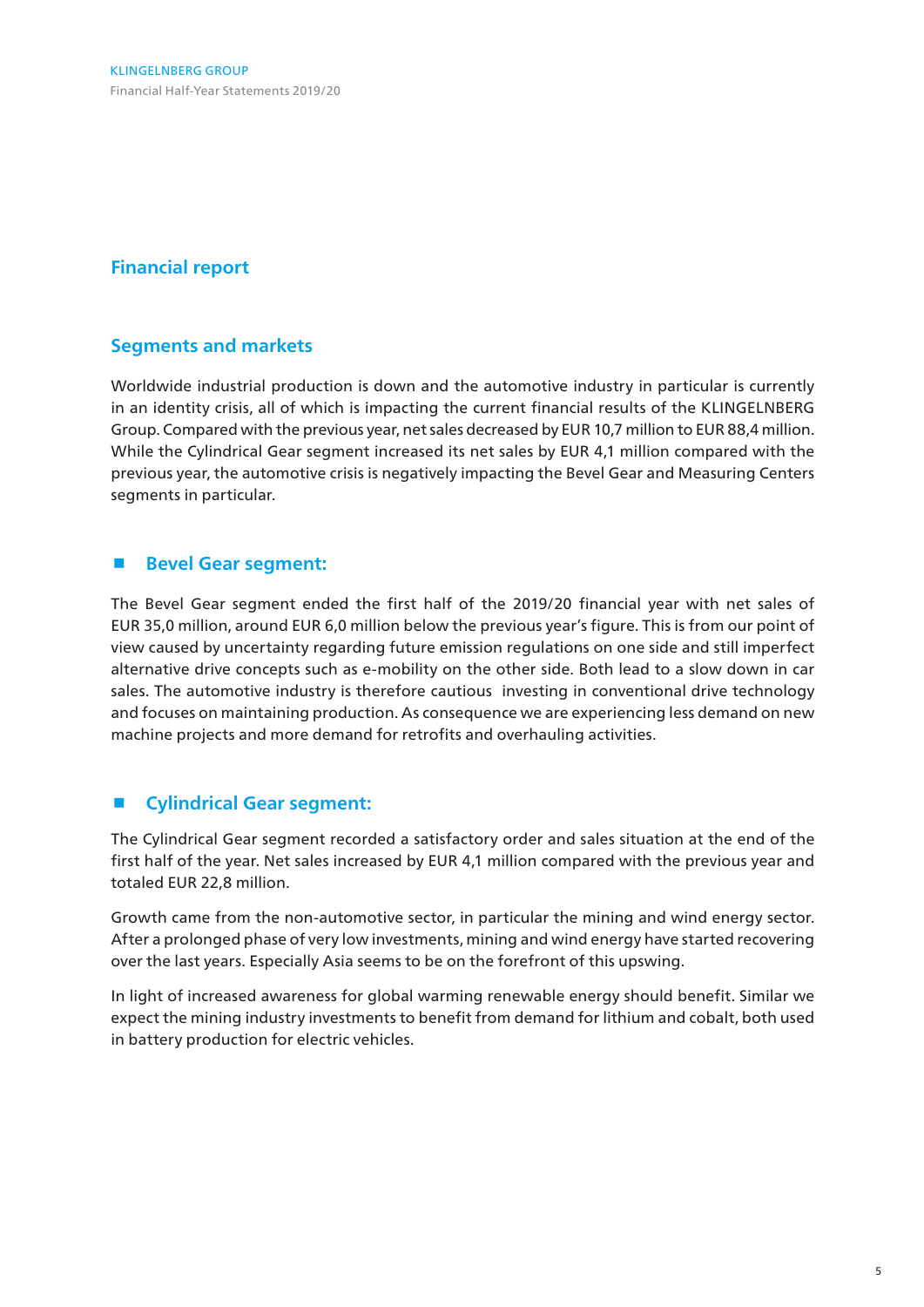## ■ Measuring Centers segment:

In the Measuring Centers segment, there was a significant decline by EUR 9,1 million to EUR 21,0 million compared with the same period of the previous year. As in the Bevel Gear segment, Measuring Centers are also heavily dependent on the automotive sector.

As a result, almost all investment decisions, especially in major projects, have been postponed. Nevertheless, we remain positive to compensate this decline partly by marketing our new optical metrology solutions as well as penetrating new applications. We have successfully entered the market segments for rings of roller bearings and cycloid gears for robotics. Both will over time create significant growth opportunities.

## $\blacksquare$  Drive Technology segment:

The Drive Technology segment closed the first half of the financial year 2019/20 with sales of around EUR 5,9 million, surpassing the previous year's figure by around EUR 1,0 million. This increase in output is due mainly to increased incoming orders in the fourth quarter of the last financial year with additional impetus from the global mining industry.

After many years of reluctance to invest due to consolidation, the returns of the global mining groups rose to almost record levels in 2018 and also caused an uptick in the Drive Technology segment of the KLINGELNBERG Group.

## **Gross profit**

Net sales reduction of EUR 10,7 million and a slight increase in change in inventory of EUR 0,6 million compared with the prior-year period resulted in a decrease in total operating performance of EUR 10,1 million. Lower net sales are due to the impaired dynamics of the global economy as described above.

Driven by decline in operating performance, material expense decreased by EUR 4,4 million. The materials ratio rose slightly to 45,5%, 0,2 percentage points above the previous year's level.

## **Personnel expense and employees**

Personnel expense totaled EUR 50,9 million at the end of the financial half-year, up EUR 2,1 million from the same period last year, due mainly to the collective bargaining agreement for the metal and electrical engineering industry that was concluded in February 2018. The rise of personnel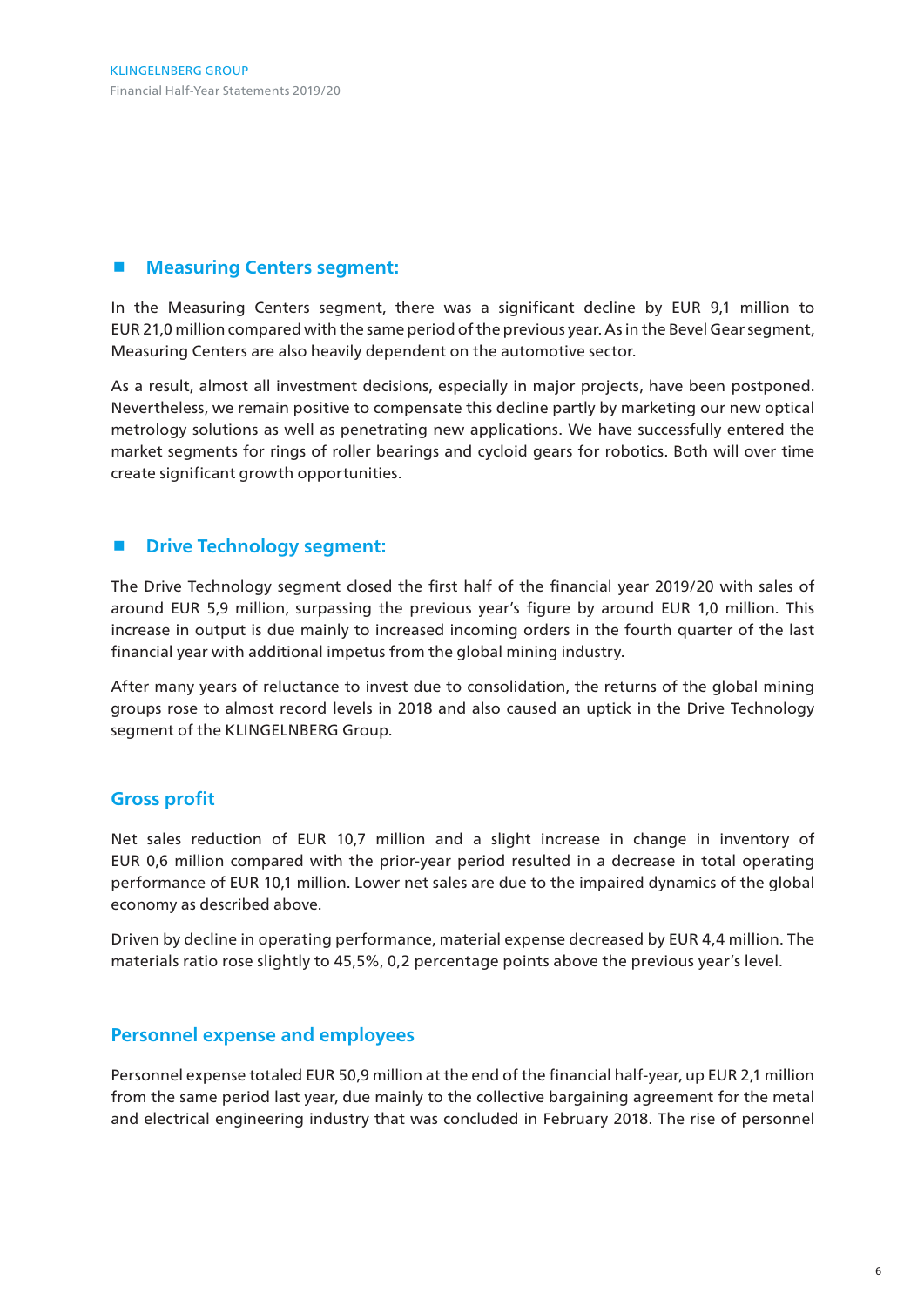expense in relation to the significant lower total operating performance resulted in an increase of the personnel expense ratio of 5,6 percentage points to 45,8%. The KLINGELNBERG Group had 1.340 employees as of 30 September 2019 (compared to prior-year period +32 employees).

## **Other operating expense**

Other operating expense were below the previous year's figure by EUR 3,6 million, totaling EUR 18,0 million at the end of the first half of the financial year. This reduction is partly the result of lower legal and consulting expenses from one-off IPO costs in the same period last year. The decrease of the other operating expense was achieved by savings in IT, travel and building maintenance expenses. The ratio of other operating expense to total output decreased from 17,8% to 16,2%.

## **Operating result**

Net sales decreased to EUR 88,4 million in the first half of the year. Despite the fact that material expense and other operating expense were also lower, the operating result (EBIT) fell by EUR 5,3 million to EUR -10,0 million.

## **Balance sheet**

The balance sheet total of the KLINGELNBERG Group decreased by EUR 5,2 million compared with the financial statements for 31 March 2019 and totaled EUR 250,2 million on 30 September 2019. Non-current assets increased by EUR 3,9 million (+5,8%), while current assets fell by EUR 9,0 million (-4,8%). Inventories increased by EUR 27,0 million, cash and cash equivalents decreased by EUR 19,9 million and receivables from goods and services fell by EUR 18,7 million. The increase in inventories results from the usually spread of sales over the financial year with a significant increase in the second half-year.

Equity fell by EUR 14,1 million (-8,6%) to EUR 148,9 million compared with the financial statements for 31 March 2019. Two effects were decisive: the distribution of profit of EUR 8,1 million and current net profit of EUR -8,1 million. As a result, the equity ratio dropped by 4,3 percentage points to 59,5% compared with 31 March 2019.

Total liabilities grew by EUR 8,9 million compared with 31 March 2019 and totaled EUR 101,3 million as of 30 September 2019. This significant increase is due mainly to the rise of short-term financial liabilities.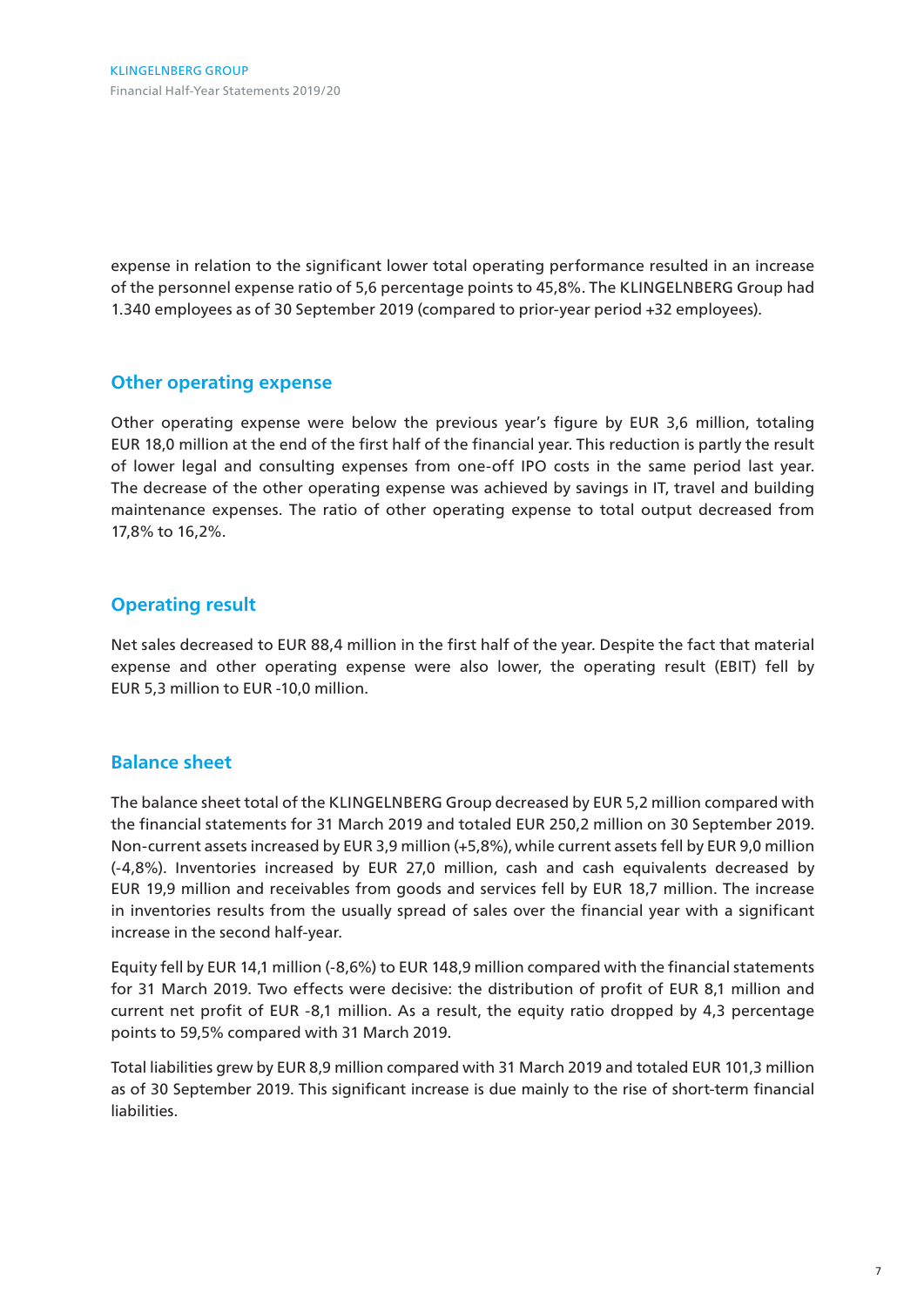Net debt increased by EUR 32,5 million and totaled EUR 10,3 million at the end of the six-month period. Overall, KLINGELNBERG Group is financially well positioned for the future.

## **Cash flow statement**

The cash flow from operating activities totaled EUR -24,1 million due to the increase in inventories of work in progress, which is necessary in order to achieve the increase in net sales in the second half of the financial year.

The cash flow from investing activities developed positively due to lower investments in tangible fixed assets as a result of the completion of the Manufacturing 2020 investment program.

The cash flow from financial activities amounted to EUR +4,6 million, while financial liabilities of EUR +12,7 million were recorded, profit distribution totaled EUR -8,1 million.

Overall, the net change in cash flow totaled EUR -19,9 million in the first half of the year (EUR -19,4 million compared with the same period last year).

# **Outlook**

For the financial year 2019/20, we anticipate a decline in sales around 15-20%. We continue to expect a positive operating result without taking into account potential one-off expenses for the efficiency enhancement program already announced. The nature and scope of this program are currently being worked out. According to German labor law employee representatives are involved in this discussions. Results of these negotiations and milestones of execution will be communicated in due time.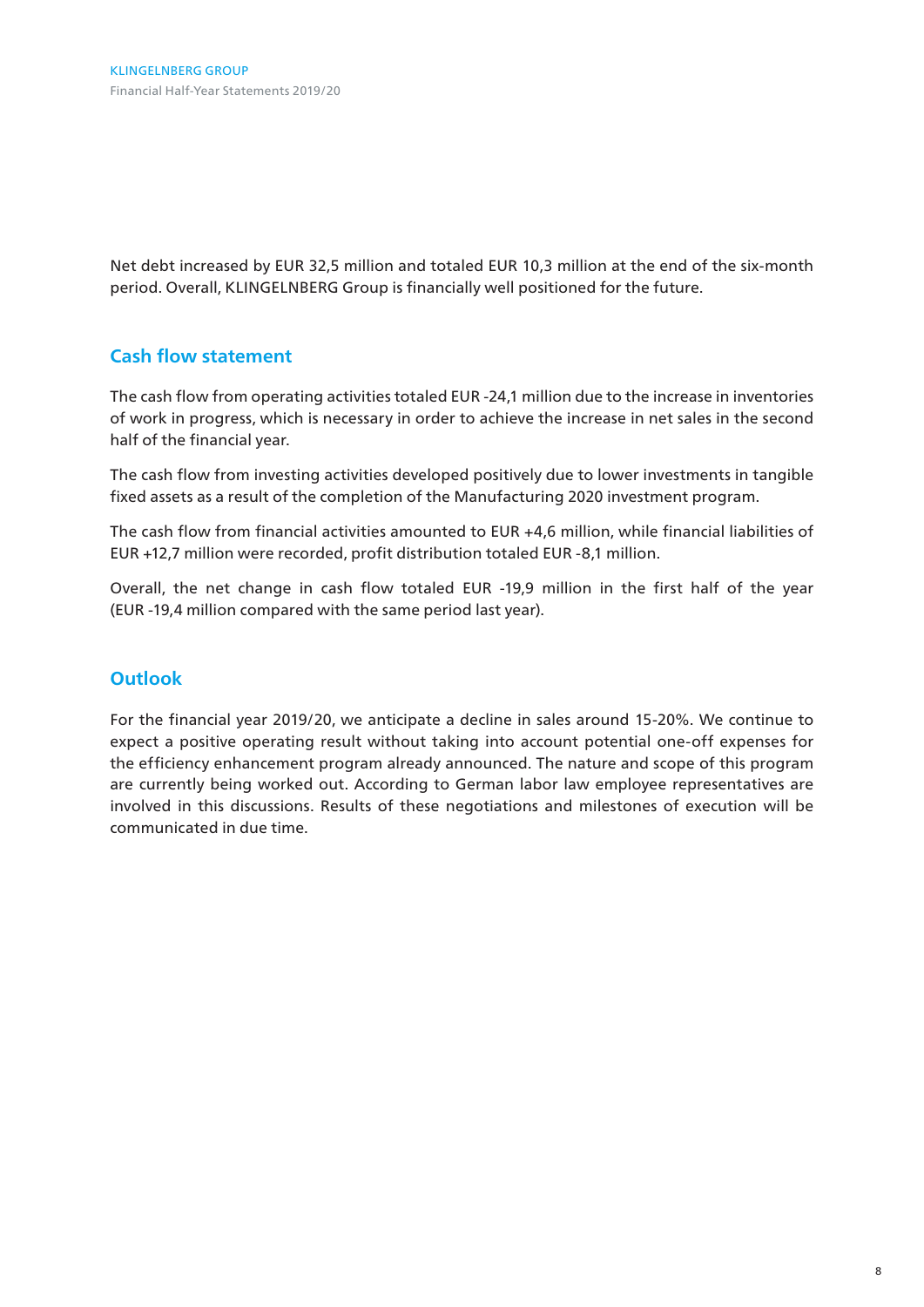#### Group key figures

| <b>EUR</b> million                                                                         | $01.04.2019 -$<br>30.09.2019<br>(unaudited) | $01.04.2018 -$<br>30.09.2018<br>(unaudited) | Change  | $01.04.2018 -$<br>31.03.2019 |
|--------------------------------------------------------------------------------------------|---------------------------------------------|---------------------------------------------|---------|------------------------------|
| Net sales from goods and services                                                          | 88,4                                        | 99.1                                        | $-10.7$ | 278,2                        |
| Order intake                                                                               | 105,3                                       | 124,5                                       | $-19,2$ | 265,2                        |
| Operating result                                                                           | $-10,0$                                     | $-4.7$                                      | $-5,3$  | 30,0                         |
| Operating result (adjusted, without IPO cost)                                              | $-10,0$                                     | $-3,7$                                      | $-6,3$  | 31,1                         |
| Net profit                                                                                 | $-8,1$                                      | $-4.8$                                      | $-3,3$  | 19,2                         |
| Basic earnings per share (in EUR)*                                                         | $-0,92$                                     | $-0,56$                                     | $-0,36$ | 2,20                         |
| Diluted earnings per share (in EUR)*                                                       | $-0,92$                                     | $-0,56$                                     | $-0,36$ | 2,20                         |
| Operating result as % of net sales from goods<br>and services                              | $-11,3%$                                    | $-4.7%$                                     | $-6,6%$ | 10,8%                        |
| Operating result (adjusted, without IPO cost)<br>as % of net sales from goods and services | $-11,3%$                                    | $-3,7%$                                     | $-7,6%$ | 11,2%                        |
| Net profit as % of net sales from goods and<br>services                                    | $-9,2%$                                     | $-4,9%$                                     | $-4,3%$ | 6,9%                         |
| Cash flow from operating activities                                                        | $-24,1$                                     | $-4,9$                                      | $-19,2$ | 27,6                         |
| Investments                                                                                | 1,5                                         | 2,5                                         | $-1,0$  | 7,8                          |
| Free cash flow                                                                             | $-25,3$                                     | $-6,7$                                      | $-18,6$ | 22,0                         |
| Employees (FTE)                                                                            | 1.340,3                                     | 1.308.5                                     | 31,8    | 1.310,0                      |
|                                                                                            |                                             |                                             |         |                              |
| <b>EUR</b> million                                                                         | 30.09.2019                                  | 31.03.2019                                  | Change  | 30.09.2018                   |
| Total liabilities and equity                                                               | 250.2                                       | 255,4                                       | $-5,2$  | 239,6                        |
| Net debt                                                                                   | 10,3                                        | $-22,2$                                     | 32,5    | 6,9                          |
| Total equity                                                                               | 148,9                                       | 163,0                                       | $-14,1$ | 136,9                        |
| Equity ratio                                                                               | 59,5%                                       | 63,8%                                       | $-4,3%$ | 57,1%                        |

\* Due to the share split, the earnings per share as of 30 September 2018 and 31 March 2019, were adjusted for comparibility. Our calculation took this into account with 1/200 of the earnings per share as of 30 September 2018 and 31 March 2019.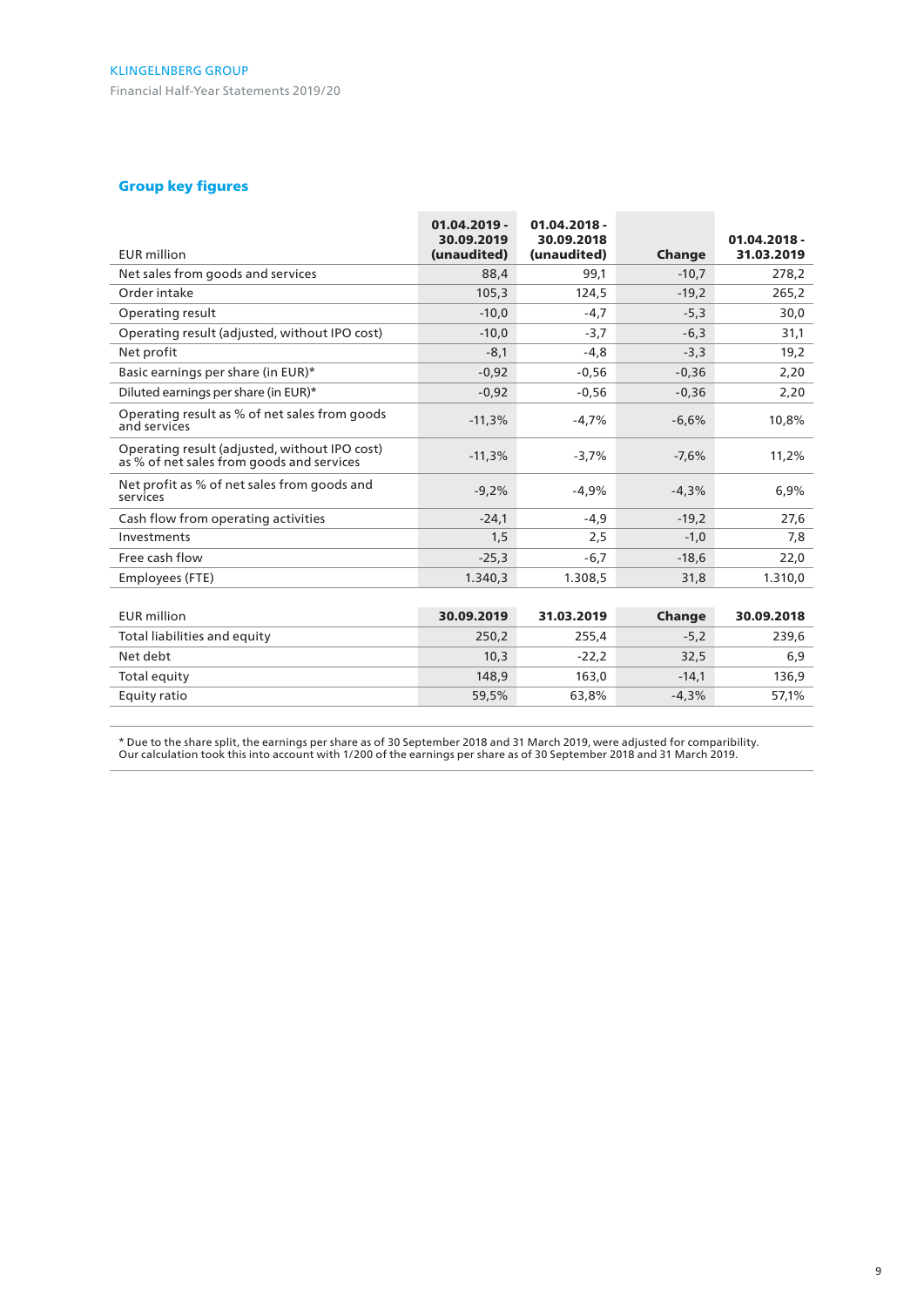#### Consolidated income statement

| <b>EUR 000</b>                                                                                 | $01.04.2019 -$<br>30.09.2019 | $01.04.2018 -$<br>30.09.2018 | $01.04.2018 -$<br>31.03.2019 |
|------------------------------------------------------------------------------------------------|------------------------------|------------------------------|------------------------------|
| Net sales from goods and services                                                              | 88.389                       | 99.057                       | 278.214                      |
| Other operating income                                                                         | 917                          | 2.487                        | 7.424                        |
| Change in inventory of finished and unfinished goods<br>as well as unbilled goods and services | 22.704                       | 22.138                       | $-419$                       |
| Material expense                                                                               | $-50.548$                    | $-54.945$                    | $-108.330$                   |
| Personnel expense                                                                              | $-50.856$                    | $-48.723$                    | $-101.248$                   |
| Depreciation on tangible fixed assets                                                          | $-2.639$                     | $-3.057$                     | $-5.902$                     |
| Amortization on intangible assets                                                              | $-240$                       | $-238$                       | $-472$                       |
| Other operating expense                                                                        | $-17.974$                    | $-21.553$                    | $-39.875$                    |
| Share of result from joint ventures                                                            | 245                          | 182                          | 587                          |
| <b>Operating result</b>                                                                        | $-10.002$                    | $-4.652$                     | 29.979                       |
| Financial result                                                                               | $-1.439$                     | $-1.740$                     | $-3.167$                     |
| <b>Profit before income taxes</b>                                                              | $-11.441$                    | $-6.392$                     | 26,812                       |
| Income taxes                                                                                   | 3.316                        | 1.570                        | $-7.596$                     |
| <b>Net profit</b>                                                                              | $-8.125$                     | $-4.822$                     | 19.216                       |

#### Earnings per share

| EUR                        | $01.04.2019 -$<br>30.09.2019 | $01.04.2018 -$<br>30.09.2018 | $01.04.2018 -$<br>31.03.2019 |
|----------------------------|------------------------------|------------------------------|------------------------------|
| Basic earnings per share   | $-0.92$                      | $-0.56$                      | 2,20                         |
| Diluted earnings per share | $-0.92$                      | $-0.56$                      | 2,20                         |

#### Additional information - non-GAAP measures

| EUR 000 | $01.04.2019 -$ | $01.04.2018 -$ | $01.04.2018 -$ |
|---------|----------------|----------------|----------------|
|         | 30.09.2019     | 30.09.2018     | 31.03.2019     |
| EBITDA  | $-7.123$       | $-1.357$       | 36.353         |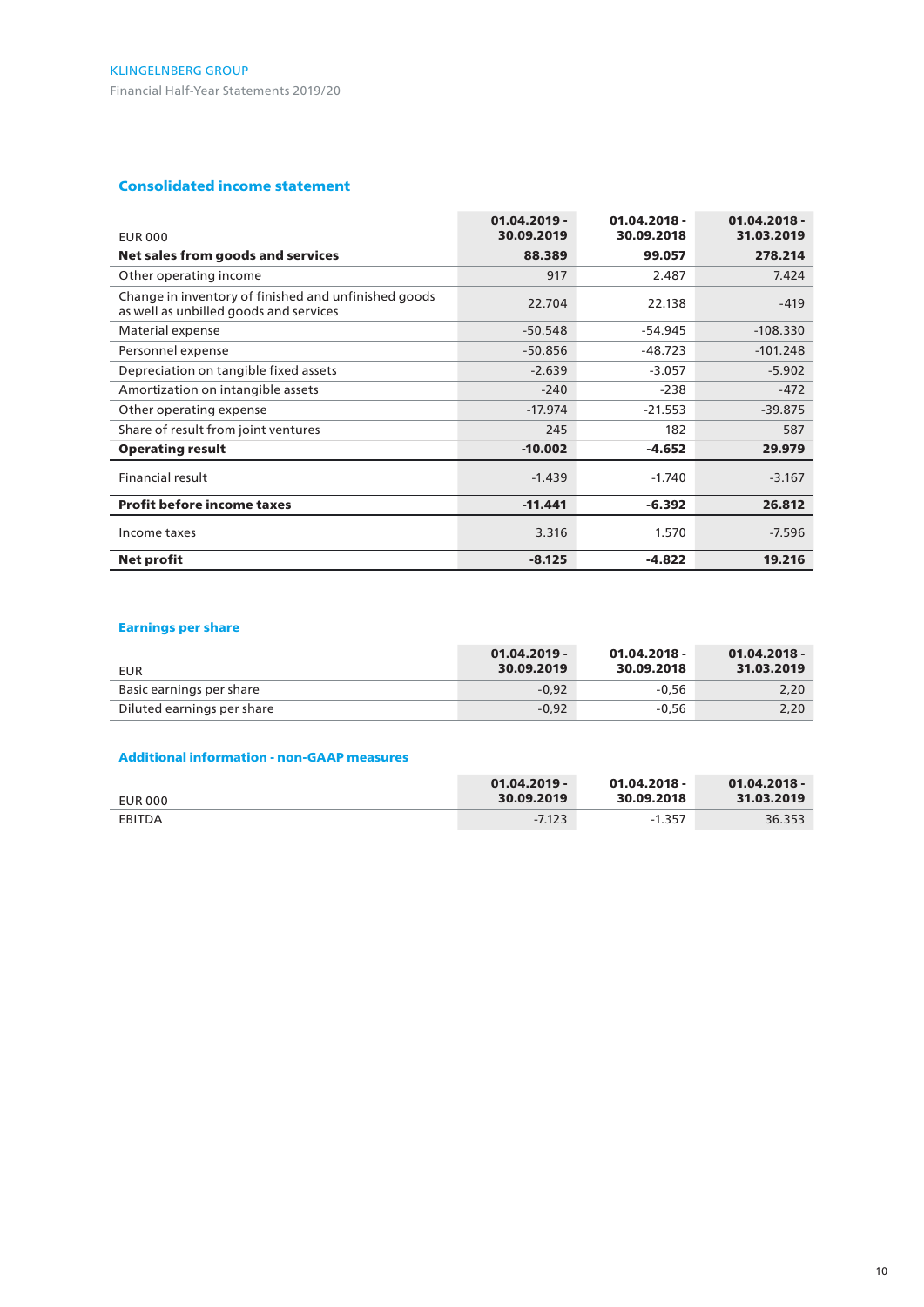#### Consolidated balance sheet

| <b>EUR 000</b>                      | 30.09.2019 | 30.09.2018 | 31.03.2019 |
|-------------------------------------|------------|------------|------------|
| <b>Assets</b>                       |            |            |            |
| <b>Current assets</b>               |            |            |            |
| Cash and cash equivalents           | 8.750      | 8.111      | 28.695     |
| Receivables from goods and services | 52.238     | 49.924     | 70.981     |
| Derivative financial instruments    | 44         | 10         | 81         |
| Other short-term receivables        | 8.157      | 8.566      | 5.472      |
| Inventories                         | 109.880    | 103.075    | 82.870     |
| Prepayments and accrued income      | 1.262      | 912        | 1.264      |
| <b>Total current assets</b>         | 180.331    | 170.598    | 189.363    |
|                                     |            |            |            |
| <b>Non-current assets</b>           |            |            |            |
| Tangible fixed assets               | 51.521     | 51.044     | 52.876     |
| Loans and other receivables         | 104        | 757        | 350        |
| Investments in joint ventures       | 2.368      | 1.719      | 2.123      |
| Deferred tax assets                 | 13.209     | 13.253     | 8.159      |
| Other financial assets              | 1.058      | 637        | 796        |
| Intangible assets                   | 1.602      | 1.615      | 1.705      |
| <b>Total non-current assets</b>     | 69.862     | 69.025     | 66,009     |
| <b>Total assets</b>                 | 250.193    | 239.623    | 255.372    |

| <b>Liabilities</b>                               |         |         |         |
|--------------------------------------------------|---------|---------|---------|
| <b>Current liabilities</b>                       |         |         |         |
| Short-term financial liabilities                 | 15.076  | 9.459   | 1.735   |
| Payables from goods and services                 | 12.761  | 18.601  | 16.259  |
| Derivative financial instruments                 | 632     | 312     | 457     |
| Other short-term liabilities                     | 31.868  | 29.484  | 29.055  |
| Accrued liabilities and deferred income          | 13.496  | 13.629  | 16.335  |
| Short-term provisions                            | 6.319   | 6.702   | 7.757   |
| <b>Total current liabilities</b>                 | 80.152  | 78.187  | 71.598  |
|                                                  |         |         |         |
| <b>Non-current (long-term) liabilities</b>       |         |         |         |
| Other long-term financial liabilities            | 3.940   | 5.505   | 4.722   |
| Deferred tax liabilities                         | 2.061   | 2.746   | 1.703   |
| Long-term provisions                             | 15.152  | 16.271  | 14.381  |
| <b>Total non-current (long-term) liabilities</b> | 21.153  | 24.522  | 20,806  |
|                                                  |         |         |         |
| <b>Total liabilities</b>                         | 101.305 | 102.709 | 92.404  |
|                                                  |         |         |         |
| <b>Equity</b>                                    |         |         |         |
| Share capital                                    | 28.639  | 28.639  | 28.639  |
| Capital reserves                                 | 43.134  | 51.267  | 51.267  |
| Retained earnings                                | 77.115  | 57.008  | 83.062  |
| <b>Total equity</b>                              | 148.888 | 136.914 | 162.968 |
| <b>Total liabilities and equity</b>              | 250.193 | 239.623 | 255.372 |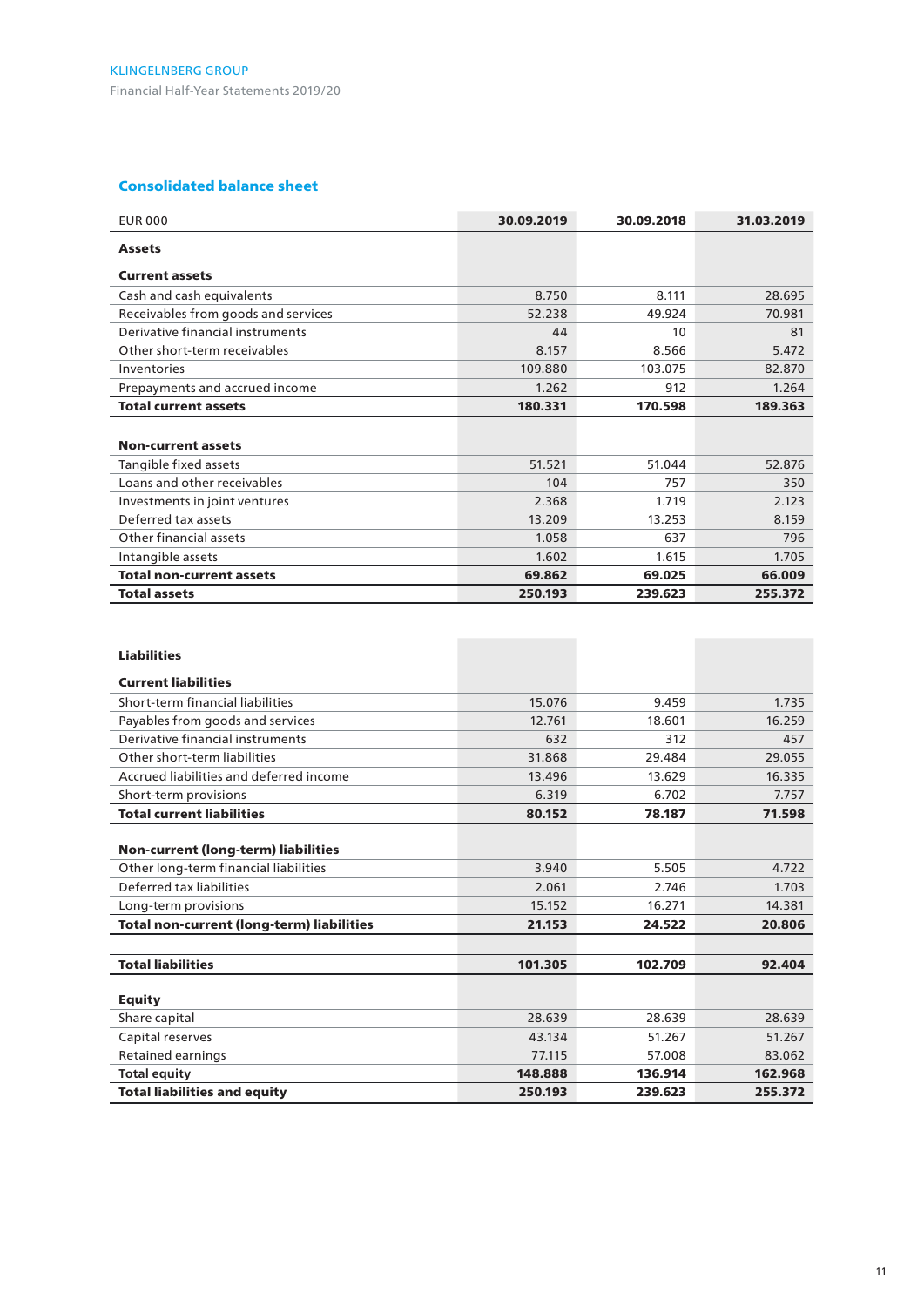#### Consolidated cash flow statement

| <b>EUR 000</b>                                                                                               | $01.04.2019 -$<br>30.09.2019 | 01.04.2018 -<br>30.09.2018 | $01.04.2018 -$<br>31.03.2019 |
|--------------------------------------------------------------------------------------------------------------|------------------------------|----------------------------|------------------------------|
| <b>Net profit</b>                                                                                            | $-8.125$                     | $-4.822$                   | 19.216                       |
| Depreciation / amortization / write-up of tangible<br>fixed assets and intangible assets                     | 2.879                        | 3.295                      | 6.374                        |
| Change in provisions (including deferred taxes)                                                              | $-310$                       | $-603$                     | $-2.307$                     |
| Profit / loss from the disposal of tangible fixed assets<br>and intangible assets                            | $\mathbf{1}$                 | 16                         | $-716$                       |
| Change in receivables from goods and services                                                                | 19.930                       | 23.768                     | 3.083                        |
| Change in inventories                                                                                        | $-27.377$                    | $-26.404$                  | $-7.310$                     |
| Change in other receivables and prepayments and accrued<br>income (including deferred tax)                   | $-7.585$                     | $-1.626$                   | 6.202                        |
| Share of loss / profits from the application of the equity<br>method                                         | $-245$                       | $-182$                     | -586                         |
| Change in payables from goods and services                                                                   | $-3.498$                     | 2.743                      | 454                          |
| Change in other short-term liabilities and accrued<br>liabilities and deferred income                        | 783                          | $-1.737$                   | 2.040                        |
| Other non-cash items                                                                                         | $-519$                       | 624                        | 1.137                        |
| <b>Cash flow from operating activities</b>                                                                   | $-24.066$                    | $-4.928$                   | 27.587                       |
|                                                                                                              |                              |                            |                              |
| Inflows / outflows for investment in financial assets<br>(including loans, participations, securities, etc.) | $-16$                        | 659                        | 815                          |
| Outflows for investment in tangible fixed assets                                                             | $-1.396$                     | $-2.334$                   | $-7.268$                     |
| Inflows from the sale of tangible fixed assets                                                               | 318                          | 34                         | 1.366                        |
| Outflows for investment in intangible assets                                                                 | $-139$                       | $-177$                     | $-500$                       |
| <b>Cash flow from investing activities</b>                                                                   | $-1.233$                     | $-1.818$                   | $-5.587$                     |
|                                                                                                              |                              |                            |                              |
| Distribution of profits                                                                                      | $-8.133$                     | 0                          | $\mathbf{0}$                 |
| Repayment / issuance of short-term financial liabilities                                                     | 12.726                       | $-13.514$                  | $-21.949$                    |
| Inflows from capital increase                                                                                | $\mathbf{0}$                 | 19.770                     | 19.770                       |
| <b>Cash flow from financing activities</b>                                                                   | 4.593                        | 6.255                      | $-2.179$                     |
| <b>Currency translation effects</b>                                                                          | 761                          | -30                        | 242                          |
| Net change in cash                                                                                           | $-19.945$                    | $-521$                     | 20.063                       |
| Opening balance of cash and cash equivalents at<br>01.04.                                                    | 28.695                       | 8.632                      | 8.632                        |
| Closing balance of cash and cash equivalents at<br>31.03. 7 30.09.                                           | 8.750                        | 8.111                      | 28.695                       |
| Net change in cash                                                                                           | $-19.945$                    | $-521$                     | 20.063                       |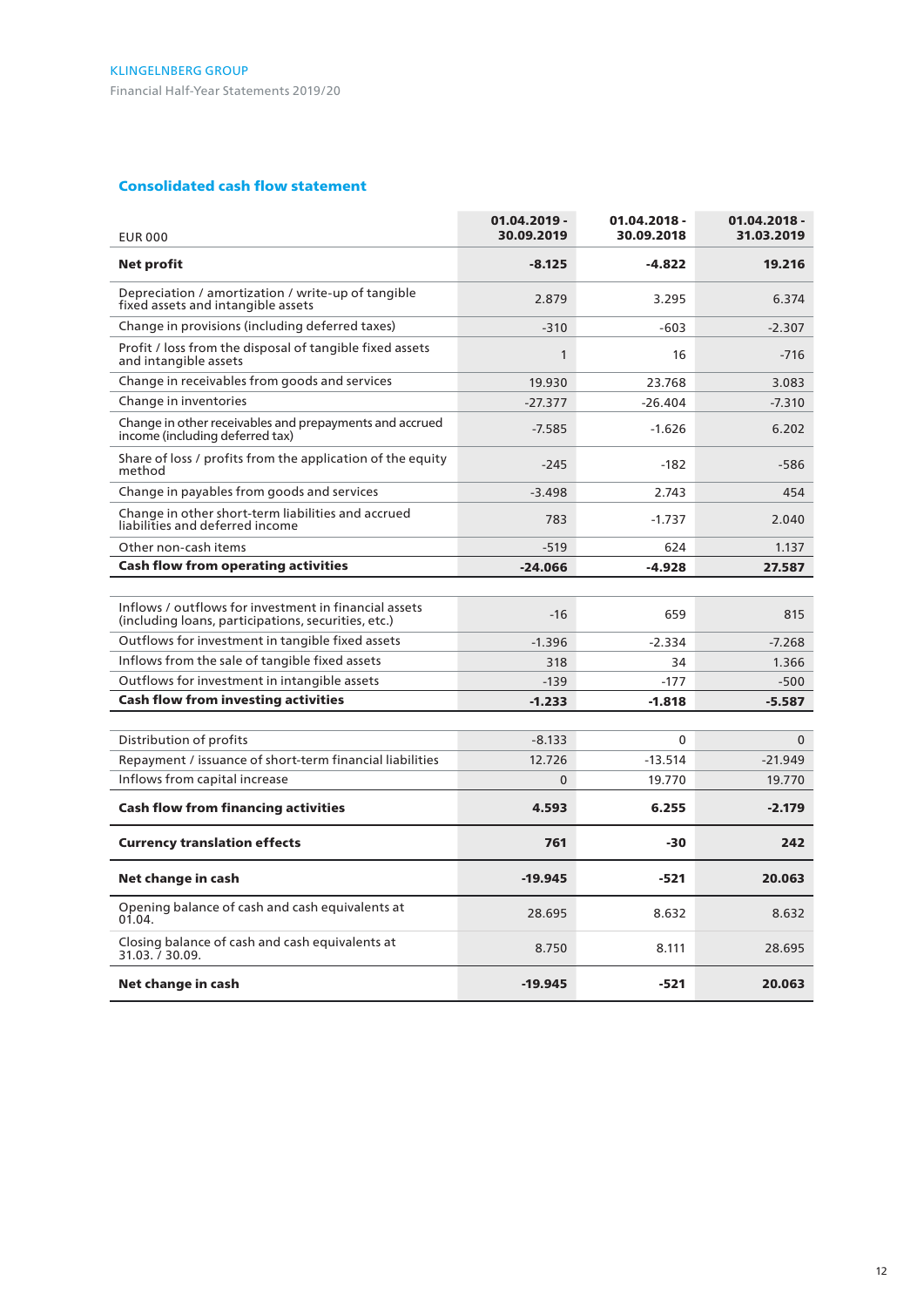## Consolidated statement of changes in equity

| Consolidated statement of changes in equity<br>Retained earnings |                  |                     |                                   |                               |                                                  |                               |              |  |  |  |
|------------------------------------------------------------------|------------------|---------------------|-----------------------------------|-------------------------------|--------------------------------------------------|-------------------------------|--------------|--|--|--|
| <b>EUR 000</b>                                                   | Share<br>capital | Capital<br>reserves | Goodwill<br>offset with<br>equity | Other<br>retained<br>earnings | Cumulative<br>foreign<br>currency<br>differences | Total<br>retained<br>earnings | Total equity |  |  |  |
| <b>Balance as at 01.04.2018</b>                                  | 26.726           | 33,410              | $-20.517$                         | 76.228                        | 4.414                                            | 60.125                        | 120.261      |  |  |  |
| Capital increase                                                 | 1.913            | 17.857              | $\mathbf 0$                       | $\mathbf{0}$                  | $\Omega$                                         | 0                             | 19.770       |  |  |  |
| <b>Currency translation differences</b>                          | 0                | $\mathbf{0}$        | $\Omega$                          | $\mathbf{0}$                  | 1.823                                            | 1.823                         | 1.823        |  |  |  |
| Net result from cash flow hedges                                 | 0                | $\mathbf{0}$        | $\mathbf 0$                       | $-118$                        | $\Omega$                                         | $-118$                        | $-118$       |  |  |  |
| Net profit                                                       | 0                | 0                   | $\mathbf 0$                       | $-4.822$                      | $\Omega$                                         | $-4.822$                      | $-4.822$     |  |  |  |
| <b>Balance as at 30.09.2018</b>                                  | 28.639           | 51.267              | $-20.517$                         | 71.288                        | 6.237                                            | 57.008                        | 136.914      |  |  |  |
|                                                                  |                  |                     |                                   |                               |                                                  |                               |              |  |  |  |
| <b>Balance as at 31.03.2019</b>                                  | 28,639           | 51.267              | $-20.517$                         | 95.357                        | 8.222                                            | 83.062                        | 162.968      |  |  |  |
| <b>Balance as at 01.04.2019</b>                                  | 28,639           | 51.267              | $-20.517$                         | 95.357                        | 8.222                                            | 83.062                        | 162.968      |  |  |  |
| Currency translation differences                                 | $\Omega$         | 0                   | $\Omega$                          | $\mathbf{0}$                  | 2.157                                            | 2.157                         | 2.157        |  |  |  |
| Net result from cash flow hedges                                 | 0                | 0                   | $\mathbf 0$                       | 21                            | 0                                                | 21                            | 21           |  |  |  |
| <b>Dividends</b>                                                 | $\Omega$         | $-8.133$            | $\Omega$                          | $\Omega$                      | $\Omega$                                         | $\mathbf{0}$                  | $-8.133$     |  |  |  |
| Net profit                                                       | $\mathbf{0}$     | 0                   | $\mathbf{0}$                      | $-8.125$                      | $\Omega$                                         | $-8.125$                      | $-8.125$     |  |  |  |
| <b>Balance as at 30.09.2019</b>                                  | 28.639           | 43.134              | $-20.517$                         | 87.253                        | 10.379                                           | 77.115                        | 148.888      |  |  |  |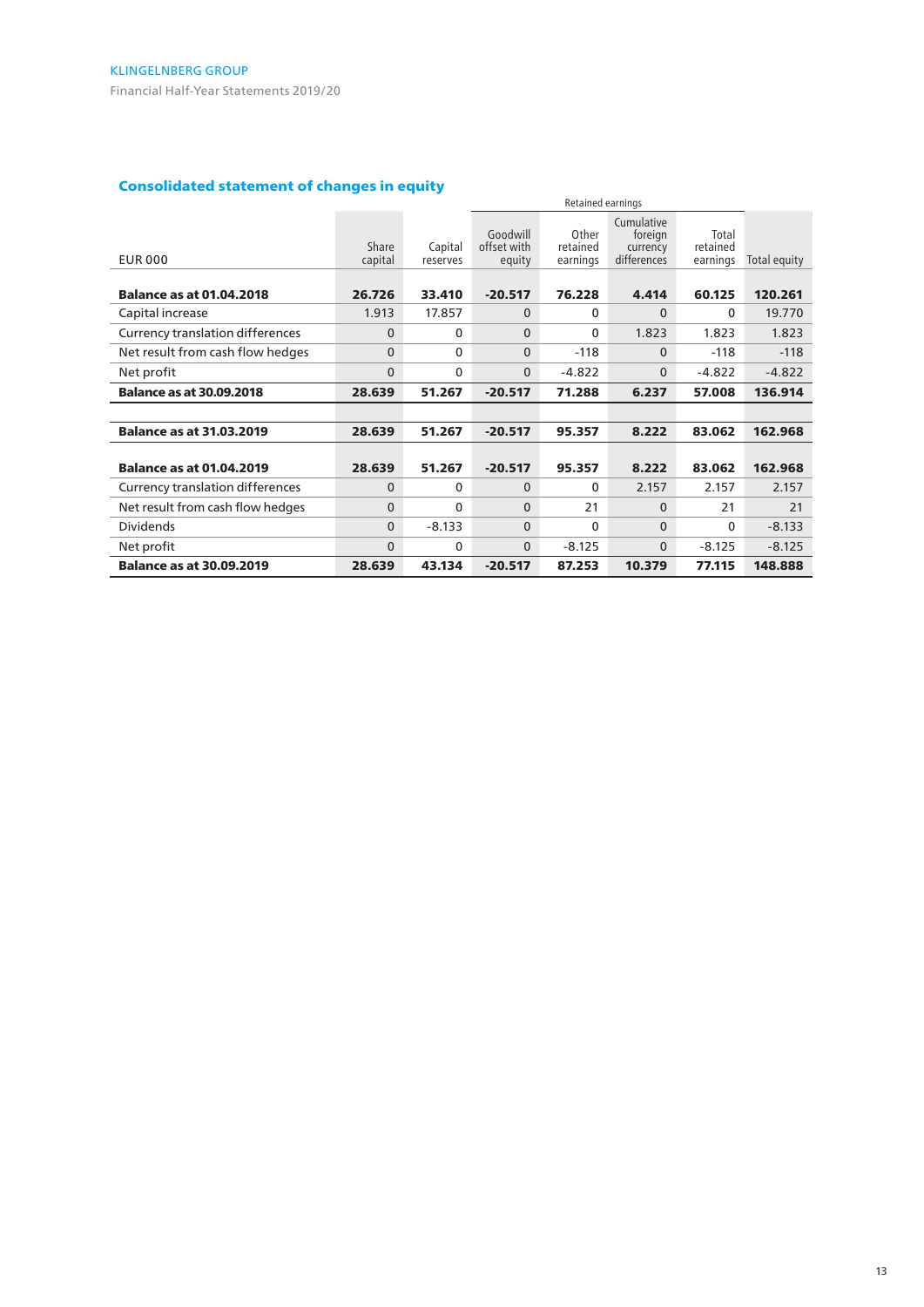# **Notes to the half-year financial statements 2019/20**

# **1. Basis for the preparation of the financial statements and accounting policies**

These consolidated financial statements cover the unaudited half-year results for the six months ending 30 September 2019. They have been prepared in accordance with Swiss GAAP FER as a whole and give a true and fair view of the assets, liabilities and earnings of KLINGELNBERG Group. In addition, the provisions of the Listing Rules of the SIX Swiss Exchange and Swiss accounting law were complied with. The consolidated interim financial statements for 2019/20 have been prepared in accordance with FER 31 "Supplementary Recommendation for Listed Companies".

These interim financial statements do not contain all the information and disclosures required in the annual consolidated financial statements. They should therefore be read in conjunction with the consolidated financial statements at 31 March 2019 (published 09 July 2019).

All line item amounts in the consolidated financial statements are presented in millions of Euro, and all such amounts (including totals and subtotals) have been rounded according to normal commercial practice. Thus, an addition of the figures presented can result in rounding differences.

# **2. Changes in the scope of consolidation**

The Group consolidation structure has not changed since 31 March 2019.

# **3. Key exchange rates**

The table below outlines the main exchange rates used in the preparation of our consolidated financial statements as at and for the years ended 30 September 2019 / 2018 and 31 March 2019.

|                |            | <b>Period-end exchange rates</b> |            | <b>Average exchange rates</b> |                              |                              |
|----------------|------------|----------------------------------|------------|-------------------------------|------------------------------|------------------------------|
|                | 30.09.2019 | 31.03.2019                       | 30.09.2018 | $01.04.2019 -$<br>30.09.2019  | $01.04.2018 -$<br>31.03.2019 | $01.04.2018 -$<br>30.09.2018 |
| CHF/EUR        | 1.08695    | 1.11835                          | 1.13100    | 1.11120                       | 1.14682                      | 1,15928                      |
| USD/EUR        | 1,09220    | 1.12305                          | 1.15815    | 1.12428                       | 1.15812                      | 1,17765                      |
| <b>JPY/EUR</b> | 117,87025  | 124,37215                        | 131,36320  | 121,39618                     | 128,41348                    | 129,88308                    |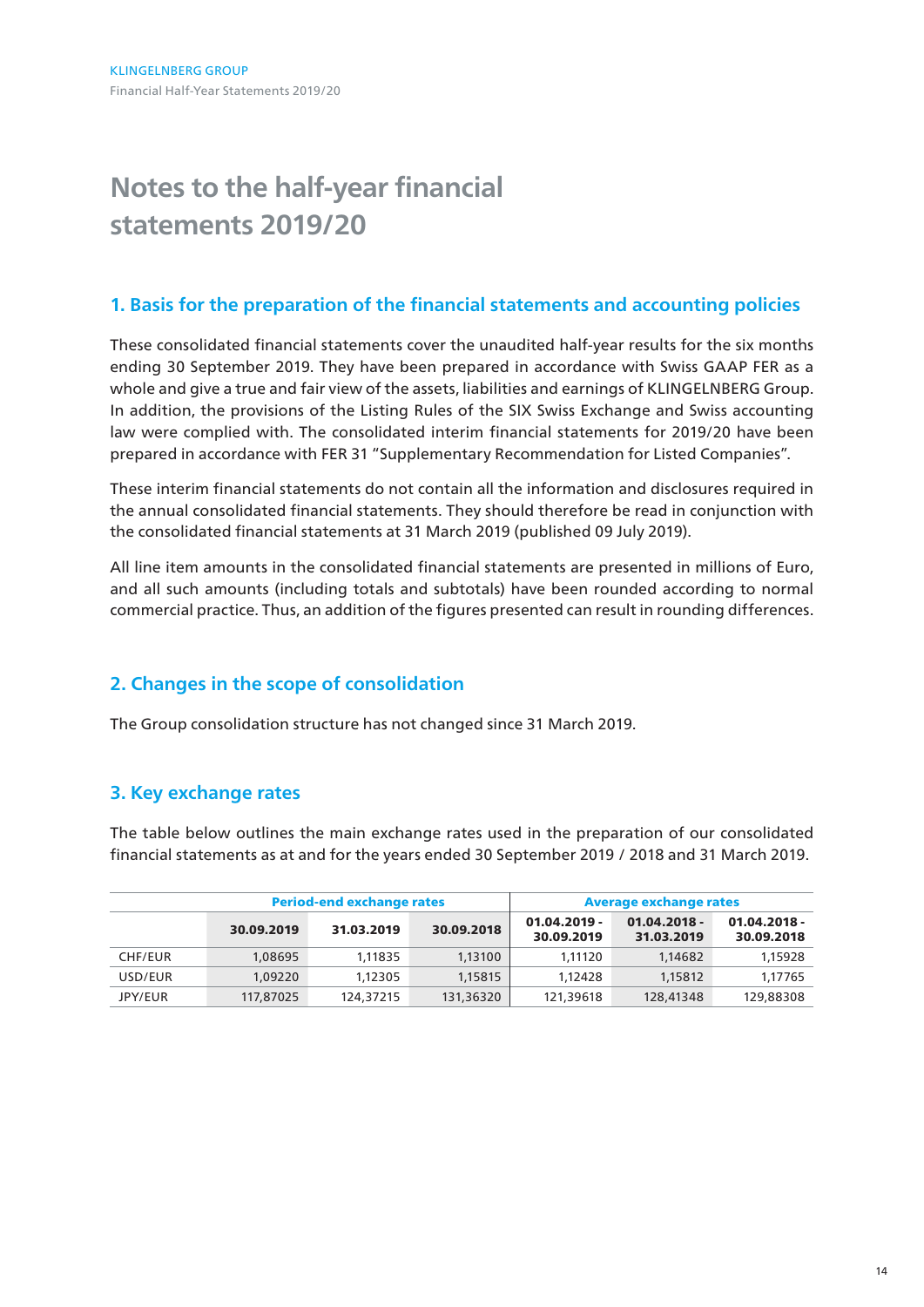## **4. Segment information**

Notwithstanding the additional recommendations for listed companies (Swiss GAAP FER 31), the Board of Directors of the KLINGELNBERG Group decided not to publish any detailed segment results in order to protect the interests of its shareholders.

Disclosing operating results by business units would lead to competitive disadvantages in terms of our profitability and distribution margins as well as our cost calculations. Please read the consolidated half year statements under review in conjunction with the consolidated financial statements at 31 March 2019 (published 09 July 2019).

| <b>Net sales from goods and services</b><br>01.04.2019 - 30.09.2019 |         |             |          |                         |                      |         |  |  |
|---------------------------------------------------------------------|---------|-------------|----------|-------------------------|----------------------|---------|--|--|
| <b>Service location</b><br><b>EUR 000</b>                           |         |             |          |                         |                      |         |  |  |
| Segments                                                            | Germany | Switzerland | Japan    | <b>USA</b>              | Rest of the<br>World | Total   |  |  |
| Bevel Gear                                                          | 6.356   | 12.567      | 2.229    | 10.960                  | 2.911                | 35.023  |  |  |
| Cylindrical Gear                                                    | 10.685  | 2.844       | 3.014    | 3.090                   | 3.183                | 22.816  |  |  |
| <b>Measuring Centers</b>                                            | 13.428  | 600         | 3.524    | 1.878                   | 1.568                | 20.998  |  |  |
| Drive Technology                                                    | 5.820   | 0           | $\Omega$ | 0                       | 57                   | 5.877   |  |  |
| Other                                                               | 146     | 0           | 34       | 0                       | 3.495                | 3.675   |  |  |
| Total                                                               | 36.435  | 16.011      | 8.801    | 15.928                  | 11.214               | 88.389  |  |  |
| <b>Net sales from goods and services</b><br>01.04.2018 - 31.03.2019 |         |             |          |                         |                      |         |  |  |
| <b>EUR 000</b>                                                      |         |             |          | <b>Service location</b> |                      |         |  |  |
| Segments                                                            | Germany | Switzerland | Japan    | <b>USA</b>              | Rest of the<br>World | Total   |  |  |
| <b>Bevel Gear</b>                                                   | 23.613  | 70.875      | 4.818    | 13.659                  | 9.509                | 122.474 |  |  |
| Cylindrical Gear                                                    | 31.036  | 3.099       | 6.917    | 9.120                   | 2.947                | 53.119  |  |  |
| <b>Measuring Centers</b>                                            | 53.226  | 4.699       | 9.962    | 6.365                   | 6.136                | 80.388  |  |  |

| Drive Technology<br>13.181<br>127<br>Other<br>425<br>125<br>8.375<br><b>Total</b><br>121.481<br>78.673<br>29.144<br>27.094<br>21.822<br><b>Net sales from goods and services</b><br>01.04.2018 - 30.09.2018 | ELIP 000 |  | Convice Incotion |         |
|-------------------------------------------------------------------------------------------------------------------------------------------------------------------------------------------------------------|----------|--|------------------|---------|
|                                                                                                                                                                                                             |          |  |                  |         |
|                                                                                                                                                                                                             |          |  |                  | 278.214 |
|                                                                                                                                                                                                             |          |  |                  | 8.925   |
|                                                                                                                                                                                                             |          |  |                  | 13.308  |

| <b>EUR 000</b>           | <b>Service location</b> |             |       |            |                      |        |  |  |
|--------------------------|-------------------------|-------------|-------|------------|----------------------|--------|--|--|
| Segments                 | Germany                 | Switzerland | Japan | <b>USA</b> | Rest of the<br>World | Total  |  |  |
| Bevel Gear               | 9.978                   | 21.080      | 1.747 | 3.392      | 4.814                | 41.011 |  |  |
| <b>Cylindrical Gear</b>  | 13.707                  | 0           | 1.172 | 2.471      | 1.363                | 18.713 |  |  |
| <b>Measuring Centers</b> | 21.551                  | 1.396       | 2.045 | 2.494      | 2.607                | 30.093 |  |  |
| Drive Technology         | 4.854                   | 0           | 0     | 0          | 42                   | 4.896  |  |  |
| Other                    | 320                     | 0           | 0     | 0          | 4.024                | 4.344  |  |  |
| <b>Total</b>             | 50.410                  | 22.476      | 4.964 | 8.357      | 12.850               | 99.057 |  |  |

# **5. Investments in associated companies and joint ventures**

In the first half year 2019/20 as well as 2018/19, there were no changes in investments in associated companies and joint ventures.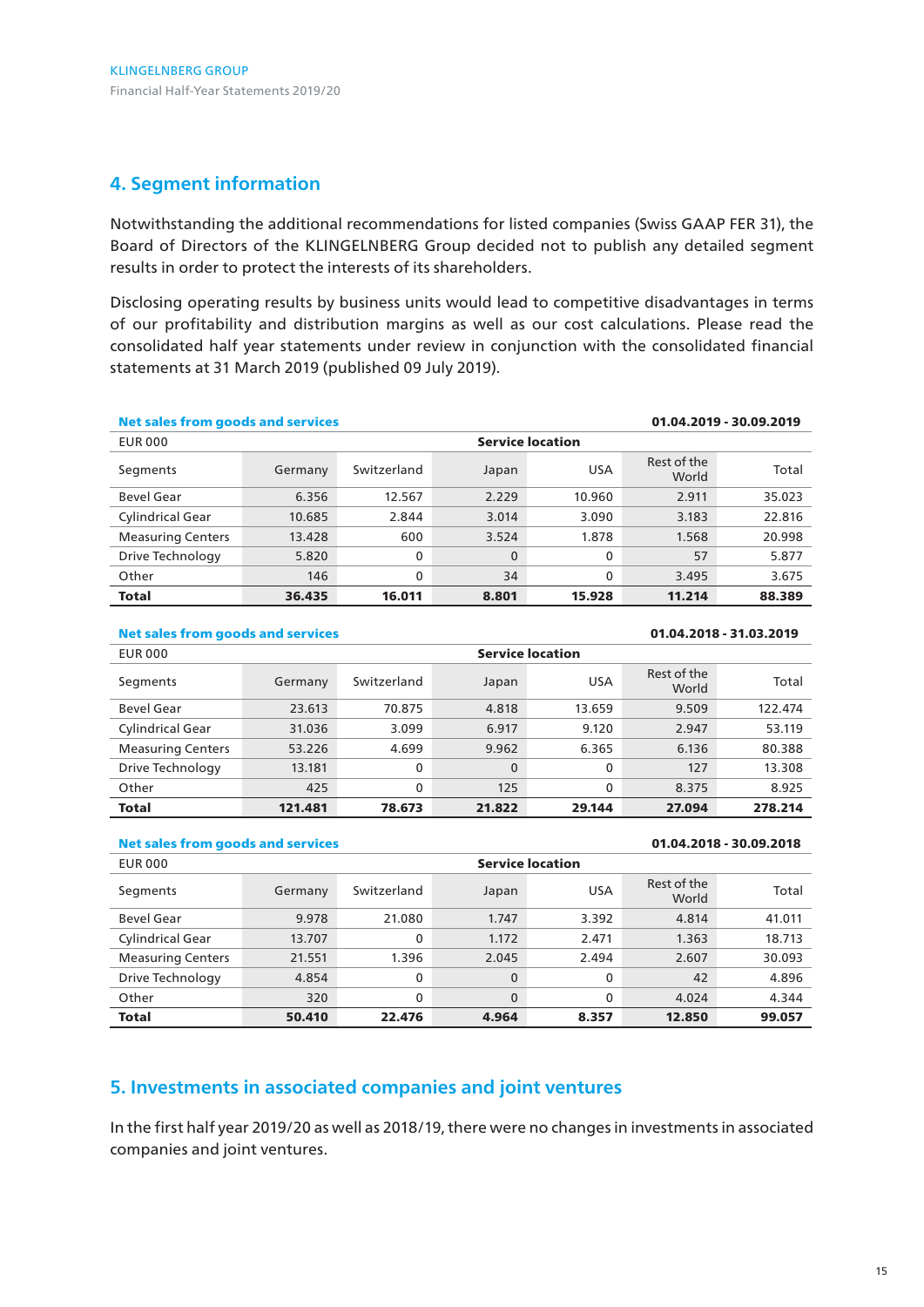## **6. Goodwill**

Goodwill from the acquisition of consolidated entities is offset with equity at the date of the acquisition. Goodwill is theoretically amortized on a straight line basis over a useful life of 7-15 years. A theoretical capitalization of goodwill would have the following effects on the consolidated financial statements.

| <b>Theoretical impact on equity</b>                      |            |            |            |
|----------------------------------------------------------|------------|------------|------------|
| EUR 000                                                  | 30.09.2019 | 31.03.2019 | 30.09.2018 |
| Equity according to balance sheet                        | 148.888    | 162.968    | 136.914    |
| Theoretical net carrying amount goodwill                 | 4.517      | 5.225      | 6.128      |
| Theoretical equity incl. net carrying amount of goodwill | 153.405    | 168.193    | 143.042    |

| <b>Theoretical effect on income statement</b> |            |            |            |  |
|-----------------------------------------------|------------|------------|------------|--|
| EUR 000                                       | 30.09.2019 | 31.03.2019 | 30.09.2018 |  |
| Net profit                                    | $-8.125$   | 19.216     | $-4.822$   |  |
| Theoretical amortisation of goodwill          | $-708$     | $-1.804$   | $-902$     |  |
| <b>Theoretical net profit</b>                 | $-8.833$   | 17.412     | $-5.724$   |  |

## **7. Shares**

At 09 June 2018 the general assembly decided to split the shares from 1.000 CHF/per share to 5 CHF/per share and to increase the share capital by 440.000 registered shares with a nominal value of CHF 5 each. These new shares increased the share capital by CHF 2,2 million (EUR 1,9 million) and the capital reserve by CHF 20,5 million (EUR 17,9 million). The capital increase was carried out on 19 June 2018.

## **8. Significant events and business transactions**

During the period under review, no material events or business transactions occurred that might have an impact on the critical estimates, appraisals and assumptions to be found in the consolidated financial statements as at 31 March 2019.

The capital increase has been mostly used for the repayment of short-term liabilities until the financing of investments.

The standard intra-year seasonal trends of recent years can also be seen in this year's business performance. In general, approximately 30% to 40% of total sales are generated in the first half of the year. As a result, sales are projected to be stronger and therefore profits higher in the second half of the year.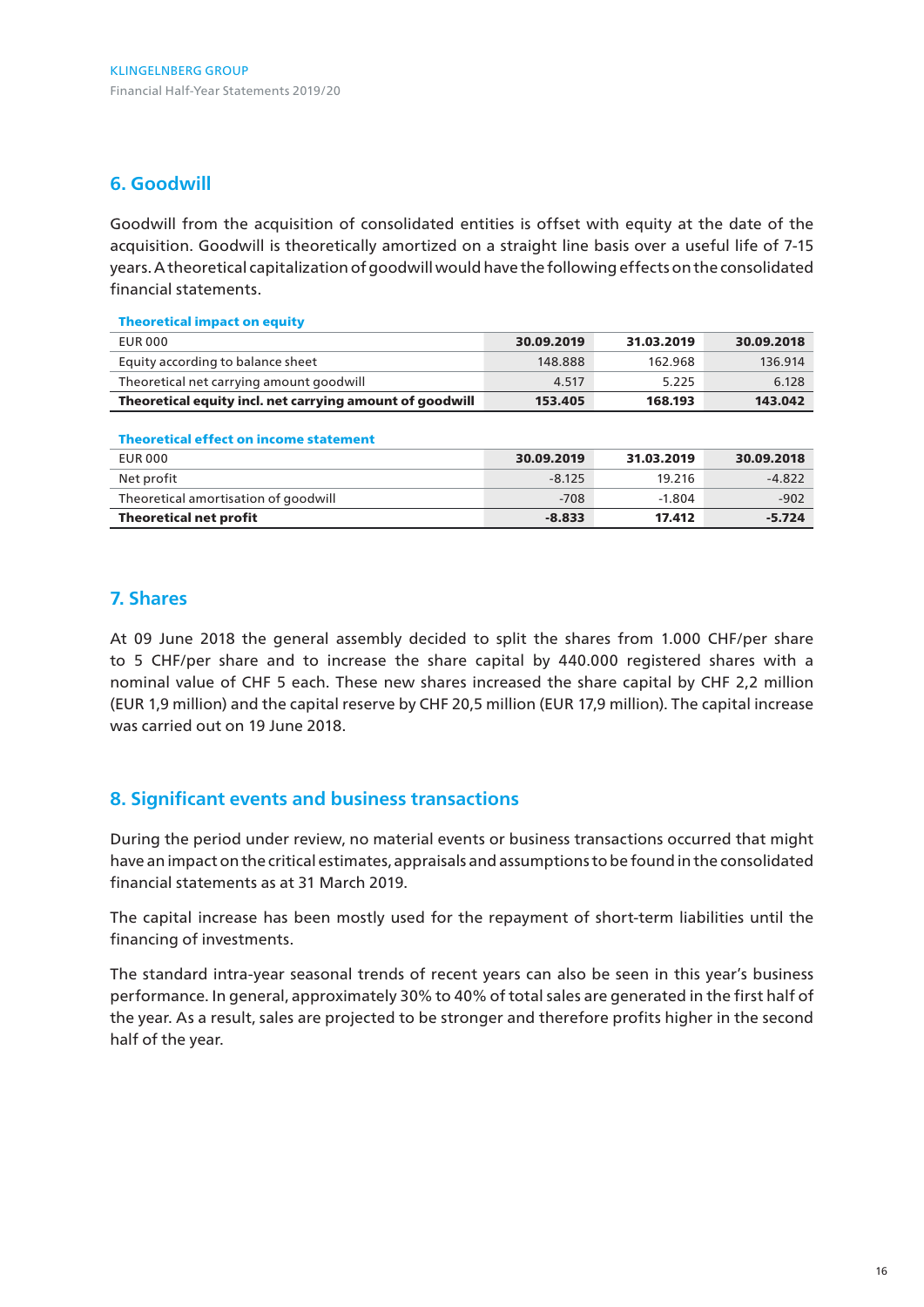## **9. Definition of alternative performance measures**

#### **EBITDA:**

Earnings before interest, income tax, depreciation and amortization (EBITDA) as a subtotal includes the operating result (EBIT) plus depreciation on tangible fixed assets and amortization on intangible assets.

#### **EBIT:**

The operating result (Swiss GAAP FER) excluding non-operating and extraordinary results.

## **10. Events after the closing date**

On 14 October 2019, Klingelnberg announced that due to a significant global slowdown in the automotive industry and engineering markets it is in the process of developing a comprehensive program to enhance Klingelnberg's efficiency by, amongst others, reducing Klingelnberg's operating costs and streamlining its processes. The structure and scope of the efficiency enhancement program, which is in early preparation stage only, are not determined and any potential related costs cannot be estimated yet. Other than that, there are no other significant events after the balance sheet date.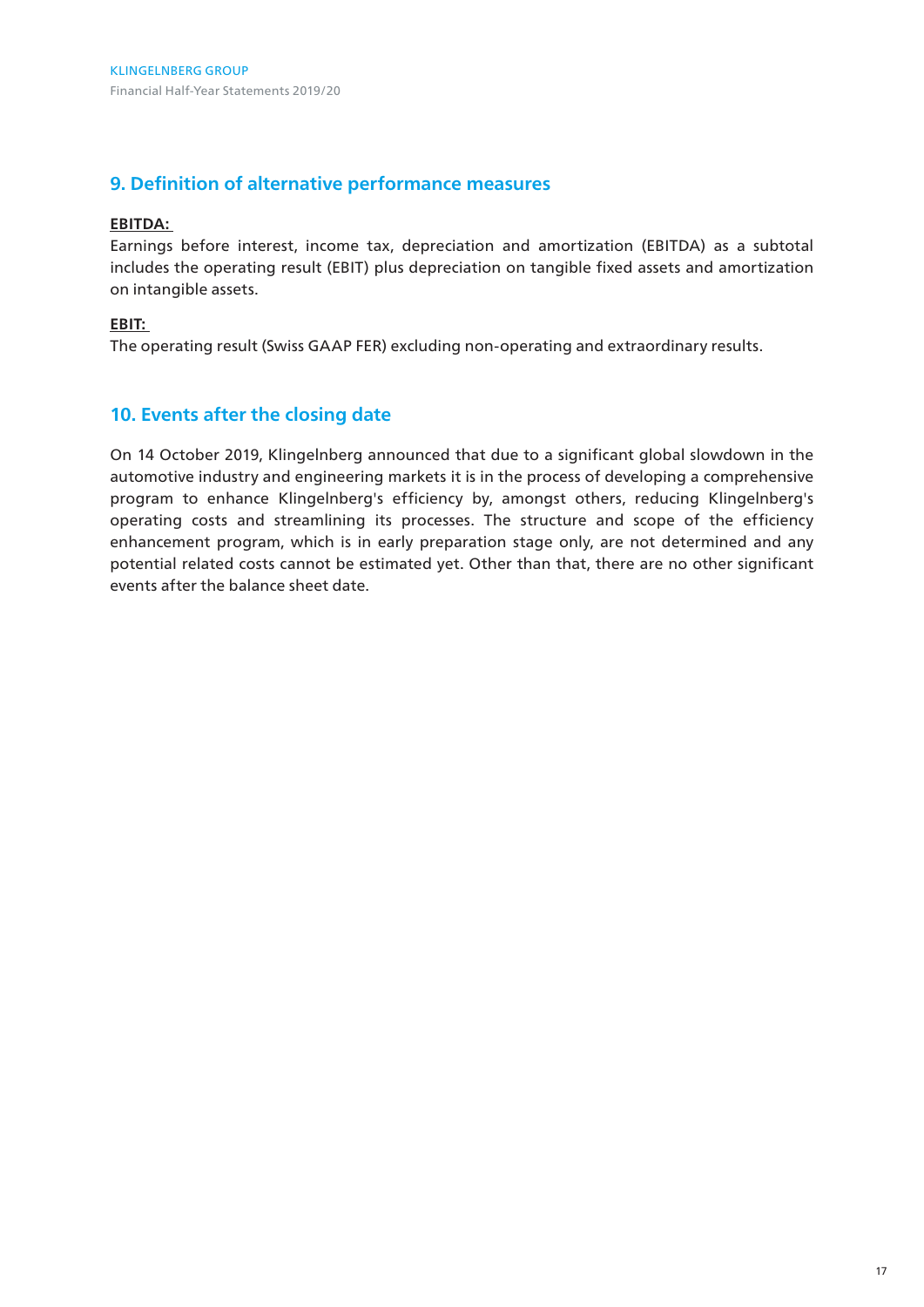# **About the company**

Founded in 1863, KLINGELNBERG is one of the leading companies in the gear industry. On the background of many innovations in the areas of calculation, production, and measuring technology, KLINGELNBERG sees itself as a leader in this sector. With its acquisition of Höfler Maschinenbau GmbH's core business in 2012, KLINGELNBERG has added machines for machining cylindrical gears to its range of products, reinforcing its position as a complete system provider.

Headquartered in Zurich (Switzerland), KLINGELNBERG now develops and manufactures at its sites in Zurich (Switzerland), Hueckeswagen and Ettlingen (Germany), as well as in Győr (Hungary). The company also maintains a presence with sales and service offices and numerous marketing agents all over the world. KLINGELNBERG solutions are used in the automotive, commercial vehicle, and aviation industries, as well as in shipbuilding, the wind power industry, and the general transmission manufacturing industry. Applications range from vehicle drives, aircraft turbine engines, and cement mill gear units to drive systems for ships and oil rigs.

With over 200 patent grants, the company continuously demonstrates its capacity for innovation. Above and beyond this, its 14001 certification and participation in the VDMA's Blue Competence initiative give credence to the company's sustainable, environmentally sound business practices.

The shares of KLINGLENBERG AG are listed on the SIX Swiss Exchange (KLIN).